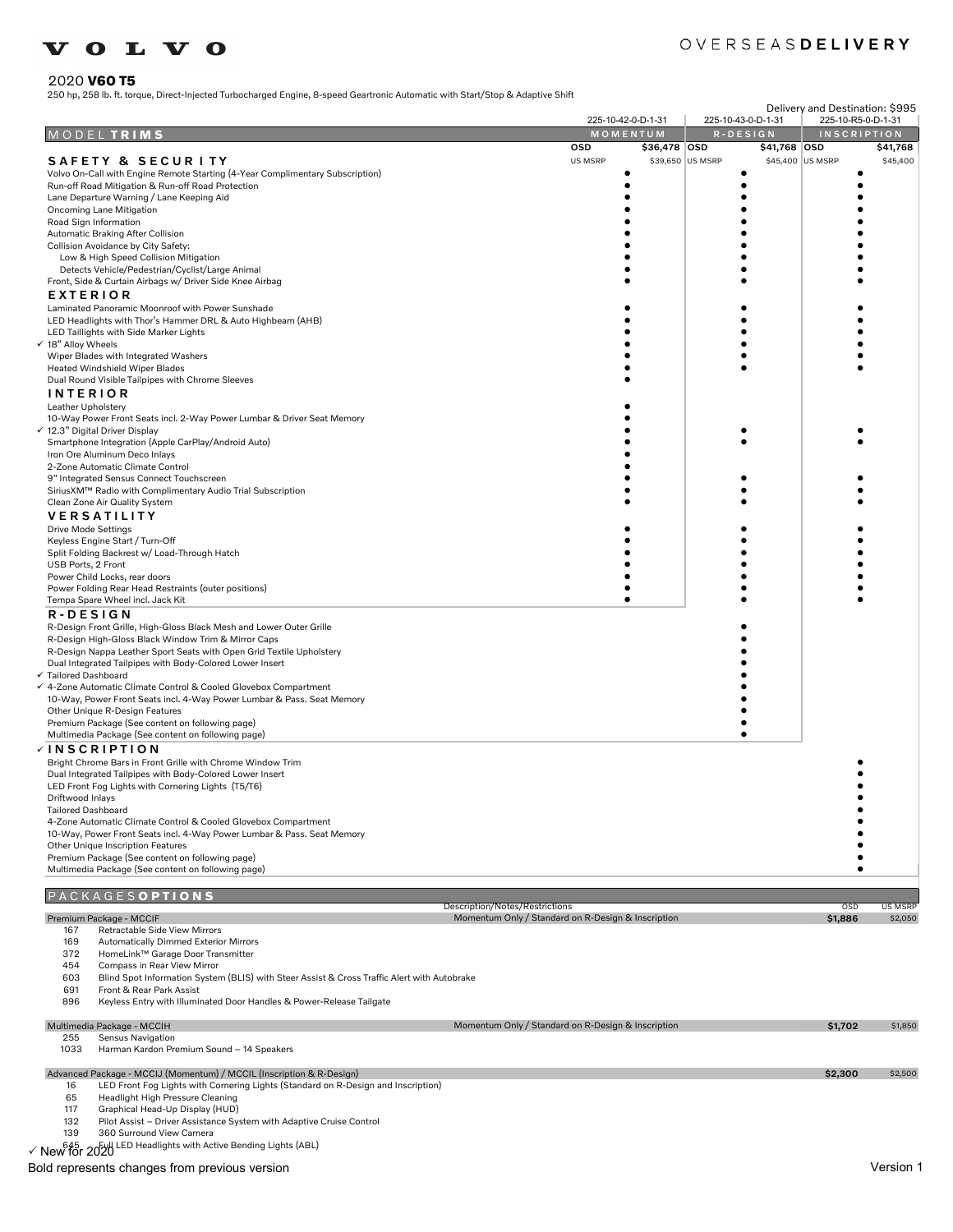## **VOLVO**

## OVERSEASDELIVERY

### 2020 **V60 T5**

|                                            |                                                                                   | Description/Notes/Restrictions                         | <b>OSD</b> | US MSRP |
|--------------------------------------------|-----------------------------------------------------------------------------------|--------------------------------------------------------|------------|---------|
|                                            | └ Luxury Package - MCCIN                                                          | Inscription Only / Requires Heated Front Seats         | \$2,024    | \$2,200 |
| RC00<br><b>RC20</b><br><b>RC30</b><br>UC00 | Nappa Leather Upholstery, Ventilated Front Seats with Power Cushion Extensions    |                                                        |            |         |
| 209<br>384                                 | Power Adjustable Side Support, Front Seats<br><b>Backrest Massage Front Seats</b> |                                                        |            |         |
|                                            | Linear Lime Deco Inlay and Interior High Level Illumination - MCCIP               | Momentum Only                                          | \$552      | \$600   |
| 294<br>879                                 | Linear Lime Deco Inlay<br>Interior High Level Illumination                        |                                                        |            |         |
| <b>Single Options</b>                      |                                                                                   |                                                        |            |         |
|                                            | 4XX/7XX Metallic Paint                                                            |                                                        | \$593      | \$645   |
| 11/869                                     | Heated Front Seats & Heated Steering Wheel                                        | Momentum Only                                          | \$690      | \$750   |
| 26                                         | Sport Chassis                                                                     | R-Design Only                                          | \$184      | \$200   |
| 205                                        | <b>Charcoal Headliner</b>                                                         | Momentum / Inscription Only                            | \$184      | \$200   |
| 294                                        | Linear Lime Deco Inlay                                                            | Inscription Only - No cost substitute over Driftwood   | \$0        | \$0     |
| 553                                        | Bowers and Wilkins Premium Sound                                                  | R-Design / Inscription Only                            | \$2,944    | \$3,200 |
| 870                                        | Park Assist Pilot                                                                 | R-Design / Inscription Only, Requires Advanced Package | \$184      | \$200   |

- 
- 
- 
- 1040 19" Momentum Wheel \$800<br>The second of the second of the second of the second of the second of the second of the second of the second o<br>The second of the second of the second of the second of the second of the se 1041 19" Inscription Wheel seconds and the second of the second of the second of the second of the second of the second of the second of the seconds of the seconds of the seconds of the seconds of the seconds of the secon R-Design / Inscription Only, Requires Advanced Package Momentum Only Inscription Only R-Design Only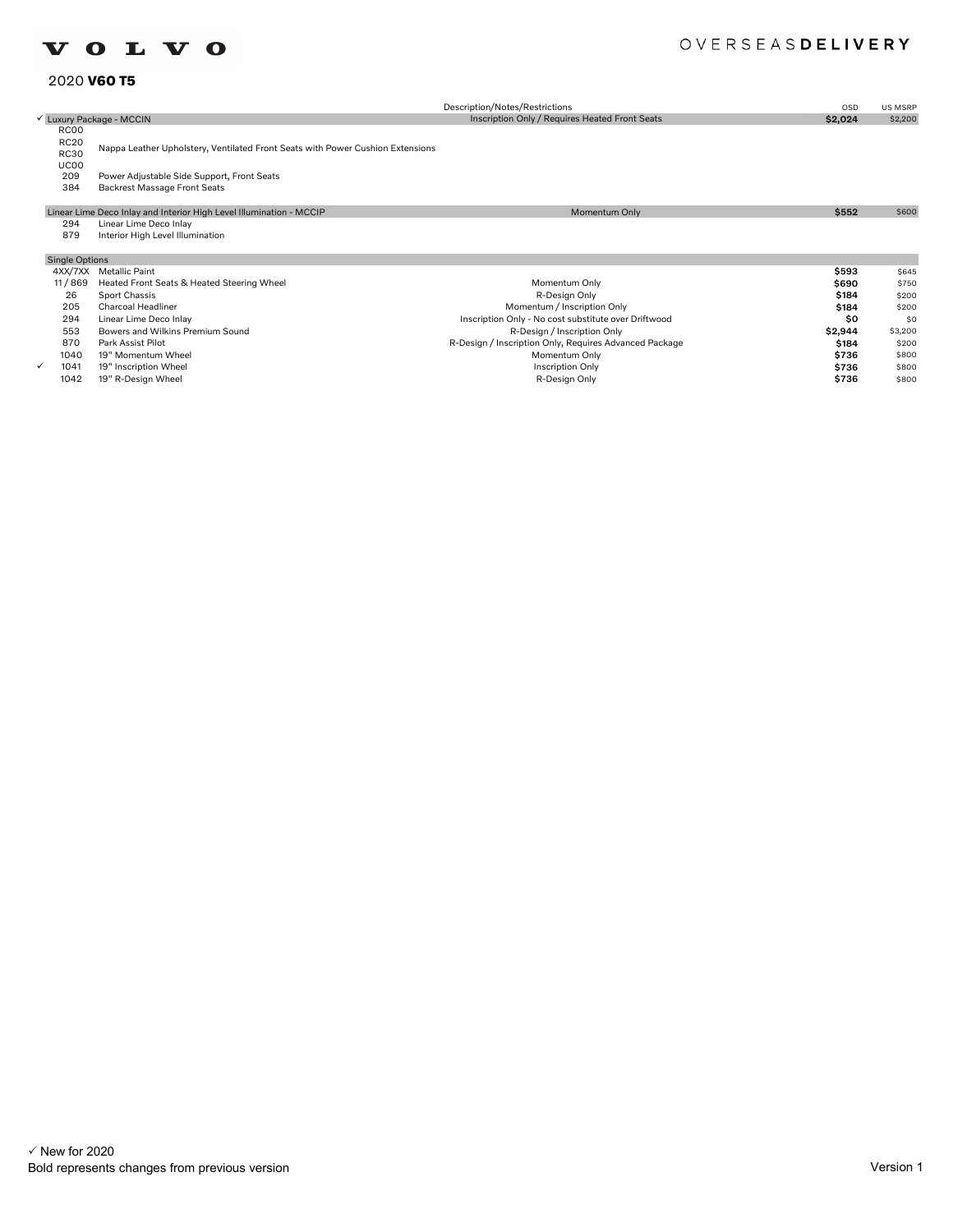#### O L V O **TT**

## OVERSEASDELIVERY

#### 2020 **V60 Cross Country T5 AWD**

250 hp, 258 lb. ft. torque, Direct-Injected Turbocharged Engine, 8-speed Geartronic Automatic with Start/Stop & Adaptive Shift

Delivery and Destination: \$995

|                            |                                                                                                                                    |                                | 227-10-42-0-C-1-31   |                |
|----------------------------|------------------------------------------------------------------------------------------------------------------------------------|--------------------------------|----------------------|----------------|
| MODEL                      | <b>TRIMS</b>                                                                                                                       |                                | <b>CROSS COUNTRY</b> |                |
|                            |                                                                                                                                    |                                | <b>OSD</b>           | \$41,492       |
|                            | SAFETY & SECURITY                                                                                                                  |                                | US MSRP              | \$45,100       |
|                            | Blind Spot Information System (BLIS) with Steer Assist & Cross Traffic Alert with Autobrake                                        |                                |                      |                |
|                            | Volvo On-Call with Engine Remote Starting (4-Year Complimentary Subscription)<br>Run-off Road Mitigation & Run-off Road Protection |                                |                      |                |
|                            | Lane Departure Warning / Lane Keeping Aid                                                                                          |                                |                      |                |
|                            | Oncoming Lane Mitigation                                                                                                           |                                |                      |                |
| Road Sign Information      |                                                                                                                                    |                                |                      |                |
|                            | Automatic Braking After Collision                                                                                                  |                                |                      |                |
|                            | Collision Avoidance by City Safety:<br>Low & High Speed Collision Mitigation                                                       |                                |                      |                |
|                            | Detects Vehicle/Pedestrian/Cyclist/Large Animal                                                                                    |                                |                      |                |
|                            | Front, Side & Curtain Airbags w/ Driver Side Knee Airbag                                                                           |                                |                      |                |
| EXTERIOR                   |                                                                                                                                    |                                |                      |                |
|                            | Laminated Panoramic Moonroof with Power Sunshade                                                                                   |                                |                      |                |
|                            | LED Headlights with Thor's Hammer DRL & Auto Highbeam (AHB)                                                                        |                                |                      |                |
|                            | LED Taillights with Side Marker Lights                                                                                             |                                |                      |                |
| 18" Alloy Wheels           |                                                                                                                                    |                                |                      |                |
|                            | Wiper Blades with Integrated Washers<br>Heated Windshield Wiper Blades                                                             |                                |                      |                |
|                            | Dual Integrated Tailpipes                                                                                                          |                                |                      |                |
| <b>INTERIOR</b>            |                                                                                                                                    |                                |                      |                |
|                            | Leather Upholstery Seating Surfaces                                                                                                |                                |                      |                |
|                            | 10-Way Power Front Seats incl. 2-Way Power Lumbar & Driver Seat Memory                                                             |                                |                      |                |
|                            | 9" Integrated Sensus Connect Touchscreen                                                                                           |                                |                      |                |
| <b>Sensus Navigation</b>   |                                                                                                                                    |                                |                      |                |
|                            | 12.3" Digital Driver Display                                                                                                       |                                |                      |                |
|                            | SiriusXM™ Radio with Complimentary Audio Trial Subscription<br>Smartphone Integration (Apple CarPlay/Android Auto)                 |                                |                      |                |
|                            | Iron Ore Aluminum Deco Inlays                                                                                                      |                                |                      |                |
| <b>Heated Front Seats</b>  |                                                                                                                                    |                                |                      |                |
|                            | <b>VERSATILITY</b>                                                                                                                 |                                |                      |                |
|                            | Rear Park Assist Camera                                                                                                            |                                |                      |                |
| <b>Drive Mode Settings</b> |                                                                                                                                    |                                |                      |                |
|                            | Keyless Entry with Illuminated Door Handles & Power Operated Tailgate                                                              |                                |                      |                |
|                            | Split Folding Backrest with Load Through Hatch                                                                                     |                                |                      |                |
|                            | Power Child Locks, rear doors                                                                                                      |                                |                      |                |
|                            | Power Folding Rear Head Restraints (outer positions)<br>Tinted Windows, Rear & Cargo Bay                                           |                                |                      |                |
| HomeLink™                  |                                                                                                                                    |                                |                      |                |
|                            |                                                                                                                                    |                                |                      |                |
|                            | KAGESOPTIONS                                                                                                                       | Description/Notes/Restrictions | OSD                  | <b>US MSRP</b> |
|                            | Advanced Package - MCCJC                                                                                                           |                                | \$2,300              | \$2,500        |
| 16                         | LED Front Fog Lights with Cornering Lights                                                                                         |                                |                      |                |
| 65                         | Headlight High Pressure Cleaning                                                                                                   |                                |                      |                |
| 117                        | Graphical Head-Up Display (HUD)                                                                                                    |                                |                      |                |
| 132                        | Pilot Assist - Driver Assistance System with Adaptive Cruise Control                                                               |                                |                      |                |
| 139<br>645                 | 360 Surround View Camera<br>Full LED Headlights with Active Bending Lights (ABL)                                                   |                                |                      |                |
|                            |                                                                                                                                    |                                |                      |                |
|                            | Cross Country Pro Package - MCCJE                                                                                                  |                                | \$2,576              | \$2,800        |
| 5                          | XSTLKT Exterior Styling Kit<br>4-Zone Electronic Climate Control and Cooled Glovebox                                               |                                |                      |                |
| 212                        | 4-Way Lumbar Support                                                                                                               |                                |                      |                |
| 294                        | Linear Lime Deco Inlays                                                                                                            |                                |                      |                |
| 346                        | Grocery Bag Holder                                                                                                                 |                                |                      |                |
| 385                        | Power Passenger Seat Memory                                                                                                        |                                |                      |                |
| 879                        | Interior High Level Illumination                                                                                                   |                                |                      |                |
| 1068                       | 19" Alloy Wheel                                                                                                                    |                                |                      |                |
| 1075                       | <b>Tailored Dashboard</b>                                                                                                          |                                |                      |                |
| 1101                       | Power Cushion Extensions, Front Seats                                                                                              |                                |                      |                |
|                            | Luxury Package - MCCJF                                                                                                             |                                | \$2,024              | \$2,200        |
| RC00<br><b>RC20</b>        |                                                                                                                                    |                                |                      |                |
| <b>RC30</b>                | Nappa Leather Upholstery, Ventilated Front Seats with Power Cushion Extensions                                                     |                                |                      |                |
| UC00                       |                                                                                                                                    |                                |                      |                |
| 209                        | Power Adjustable Side Support, Front Seats                                                                                         |                                |                      |                |
| 384                        | Backrest Massage Front Seats                                                                                                       |                                |                      |                |
| <b>Single Options</b>      |                                                                                                                                    |                                | <b>OSD</b>           | <b>US MSRP</b> |
|                            | 4XX/7XX Metallic Paint                                                                                                             |                                | \$593                | \$645          |
| 205                        | Charcoal Headliner                                                                                                                 |                                | \$184                | \$200          |
| 553                        | Bowers and Wilkins Premium Sound                                                                                                   |                                | \$3,680              | \$4,000        |
| 870                        | 752 / 869 Heated Rear Seats and Heated Steering Whel<br>Park Assist Pilot                                                          |                                | \$690                | \$750<br>\$200 |
| 1033                       |                                                                                                                                    | Requires Advanced Package      | \$184                |                |
|                            |                                                                                                                                    |                                |                      |                |
| 1068                       | Harman Kardon Premium Sound<br>19" 5-Double Spoke Diamond Cut Alloy Wheel                                                          |                                | \$736<br>\$736       | \$800<br>\$800 |